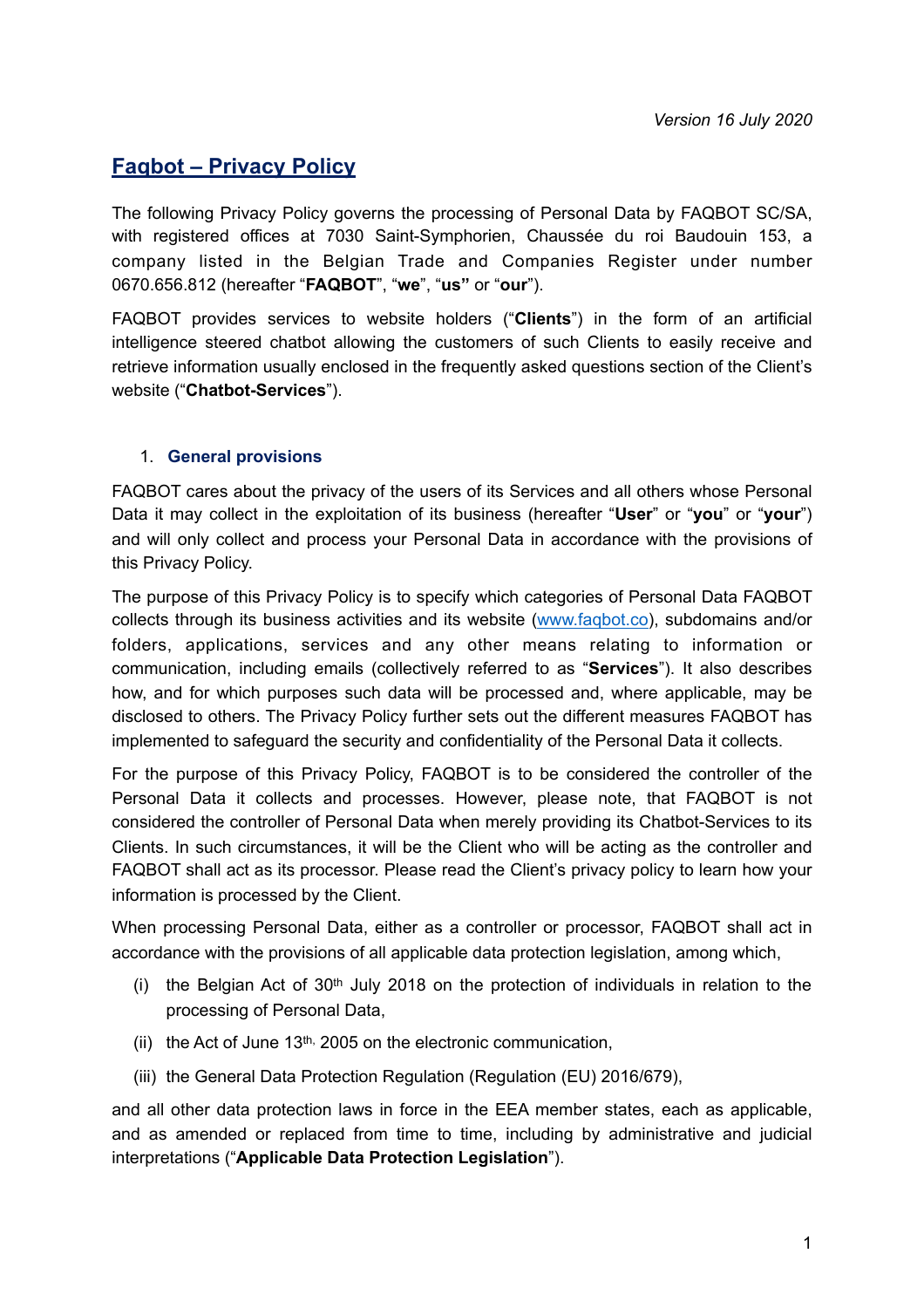FAQBOT will not collect any sensitive Personal Data. This includes data such as data relating to race or ethnic origin, religious beliefs, criminal record, physical or mental health, or sexual orientation from Users. FAQBOT will, if necessary, obtain your explicit consent to collect such sensitive Personal Data.

FAQBOT does not knowingly collect Personal Data from children under the age of thirteen (13) without the proper parental consent. If you are a parent or guardian of a child under the age of thirteen (13) using our Services, please send us an e-mail to  $hev@fabot.co$  to view the information provided by the child and require it to be deleted.

Should you have any questions about this Privacy Policy or have the feeling that your interests are not or inadequately represented, you can contact us via email:  $hev@faabot.co$ .

### **2. Personal Data processed by FAQBOT**

"**Personal Data**" means any information relating to an identified or identifiable natural person; an identifiable natural person is one who can be identified, directly or indirectly, in particular by reference to an identifier such as a name, an identification number, location data, an online identifier or to one or more factors specific to the physical, physiological, genetic, mental, economic, cultural or social identity of that natural person.

The categories of Personal Data which can be processed while using the Services or while communicating with FAQBOT are set out hereunder.

## 2.1. Data relating to our business relations

When you contact us or communicate with us, we will collect whatever information you volunteer, including your name and surname, your address and email address, etc.

## 2.2. Personal Data from your visits and usage of our Services

When you interact with our Services, including a user area of our website, we collect the information that you choose to share with us such as a unique username, a password, your name and surname, a professional email address, a phone number, etc.

## 2.3. Data relating to your subscription to the Chatbot-Services

When you subscribe to a subscription plan relating to the Chatbot-Services, you will be required to provide certain information relating to the billing of such Chatbot-Services, such as your name, surname, bank account number, etc.

### 2.4. Behavioural information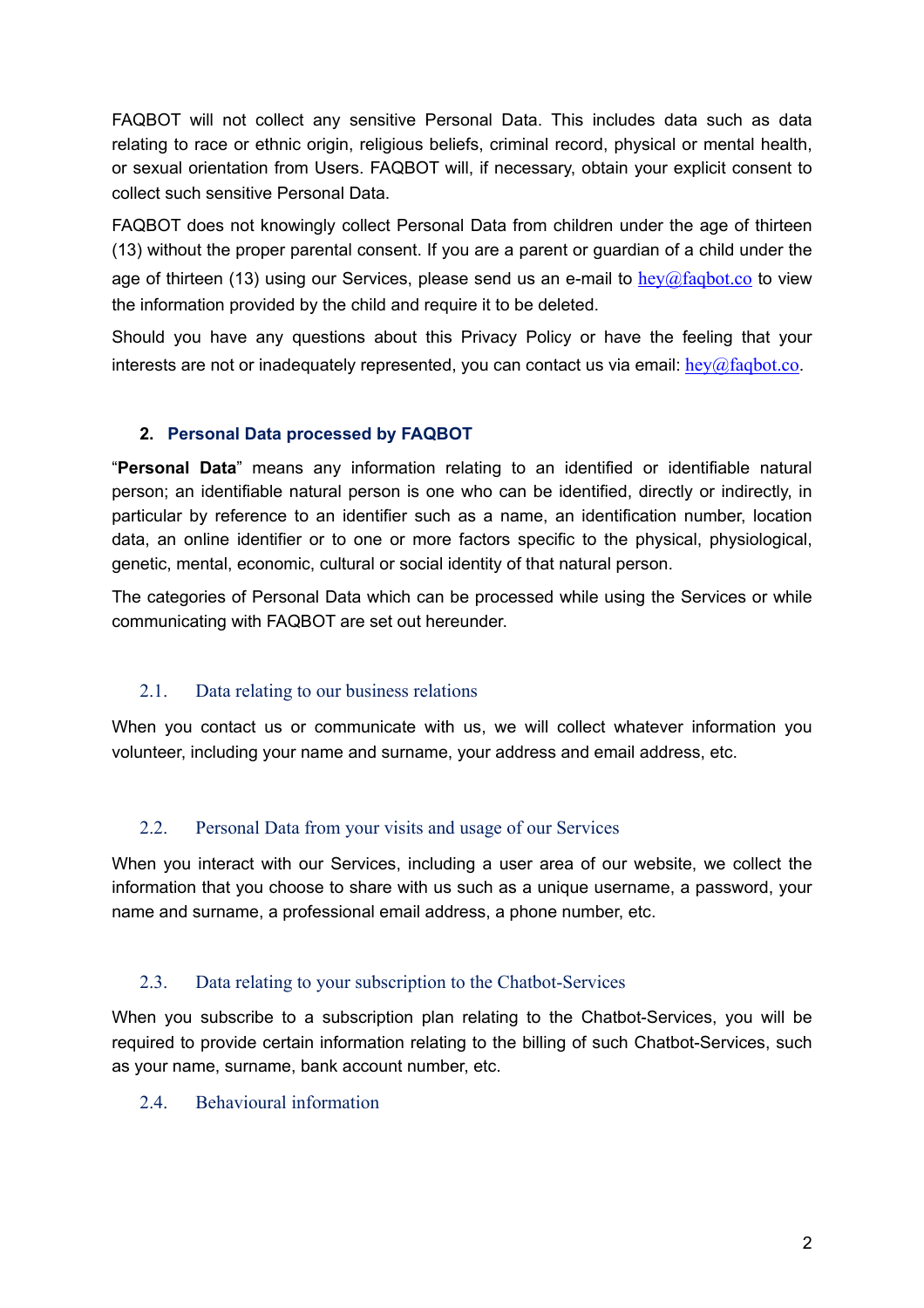We collect certain information relating to your behaviour when making use of our Services, such as details about how you used our services, access times, pages viewed in the Services, pages you visited before and after accessing our servers.

## 2.5. Technical Information

We collect technical information relating to your usage of our Services, including data we collect from and about the devices you use, such as hardware specifications and models, unique device identifiers, software specifications, operating systems, unique application identifiers, browser types, languages

We additionally receive and process information regarding your wireless and mobile network connections, including your mobile number, service provider, signal strength, and IP address.

## 2.6. Cookies

Like most online services, we use cookies and other technologies, such as pixels, web beacons, web storage, and unique advertising identifiers, to collect information, including the aforementioned categories of Personal Data, about your activity, browser, and device. To learn more about how we use cookies and your choices, please check out our [Cookie Policy.](https://www.snap.com/en-US/cookie-policy/)

## **3. How we use your Personal Data**

## 3.1. Client access to the Client section of the Services

We collect and process your Personal Data for the purpose of granting Clients access to our services via the Client section of the Services, allowing us to communicate service-specific notifications to our Clients, identify the Client when accessing the Client section of the services and for the purpose of allowing the Client to manage its use of the Chatbot-**Services** 

The processing of Personal Data for this purpose is **based on the execution of the subscription contract** concluded by the Client with us.

## 3.2. Client- and lead-specific communications

We collect and store your Personal Data for the purpose of communicating with you in relation to the services you order or may have ordered from FAQBOT. These communications may contain, among others, specific information relating to our services and general communications in relation to the services ordered by you or general information you may have requested.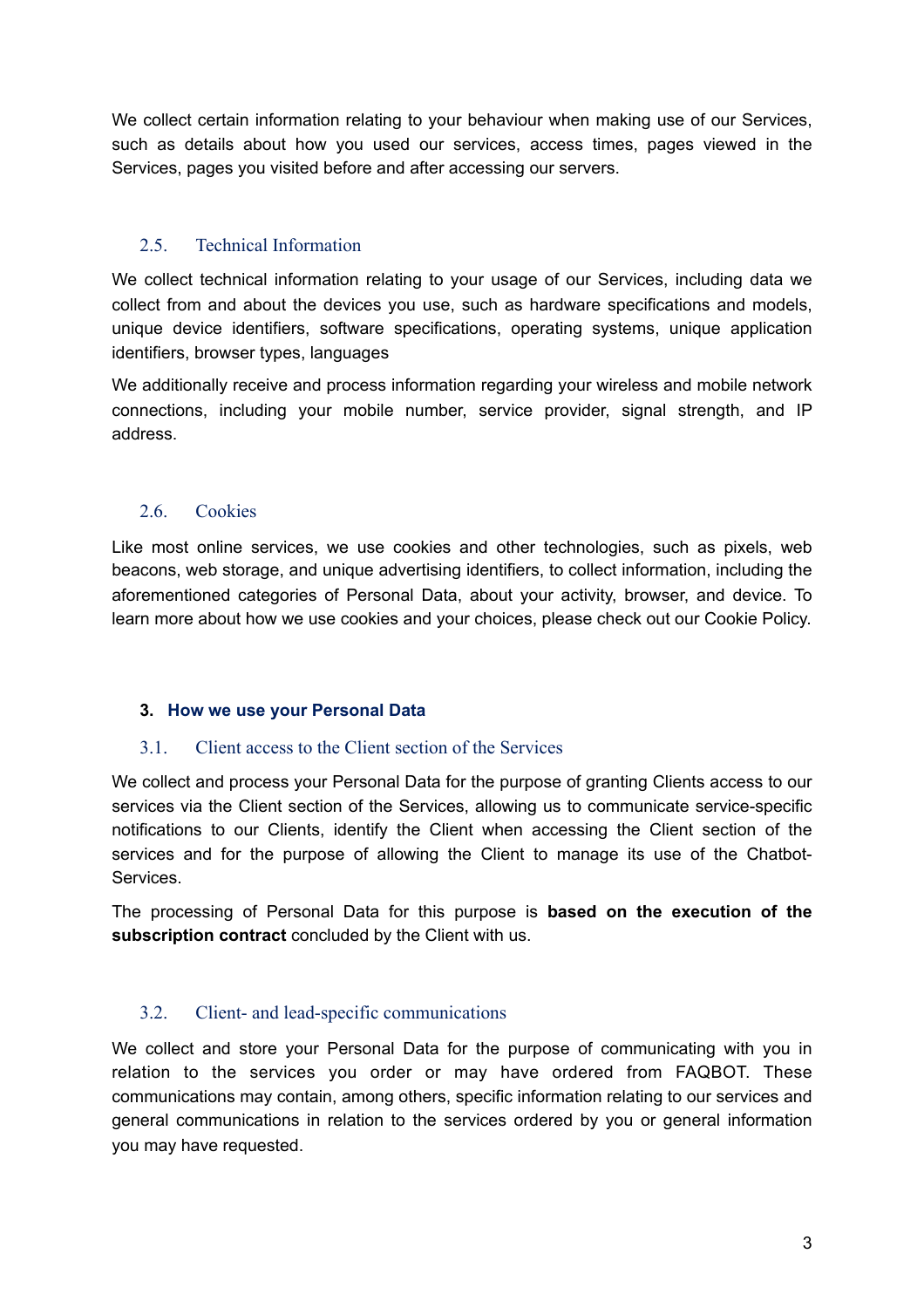The communications may be sent via e-mail or by other mail services, as may be required for the successful communication of the content.

These communications will be sent **based on our legitimate interest**.

## 3.3. Processing of payments and subscriptions

We collect and process your Personal Data for the purpose of managing your subscription to the Chatbot-Services and the fees due in relation to such subscription.

The Personal Data is processed in this case, **based on the subscription contract** you conclude with us in order to benefit from such subscription to the Chatbot-Services.

## 3.4. Engagement and marketing

We collect and store your Personal Data for the purpose of communicating marketing materials relating to the Services offered by FAQBOT, specific offers for Services offered by FAQBOT, and general communications in relation to the services.

The communications may be sent via e-mail or by other mail services, as may be required for the successful communication of the content by us.

These communications will be sent to you based on **our legitimate interest** to keep you informed of our Services and related developments.

FAQBOT ensures for its marketing activities to comply with the applicable legislation and it will obtain, where required, the necessary consents before the User receives any emails or other electronic communication from FAQBOT or one of its partners. You can demand at any time to stop the sending of such information by clicking on the unsubscribe button in the received electronic communication.

## 3.5. Service development, updates, and security

We collect and process technical data based on **our legitimate interest** to deliver and improve our Services in relation to you. This Personal Data is additionally processed and stored for the purposes of detecting and preventing unauthorised system access and ensuring system security.

## **4. The User's rights**

Under the Applicable Data Protection Legislation, you are entitled to exercise certain rights in relation to the Personal Data we store and process on you, free of charge.

You can exercise your rights by sending an email to  $hev@fagbot.co$ . Your request should clearly state and specify which right you wish to exercise.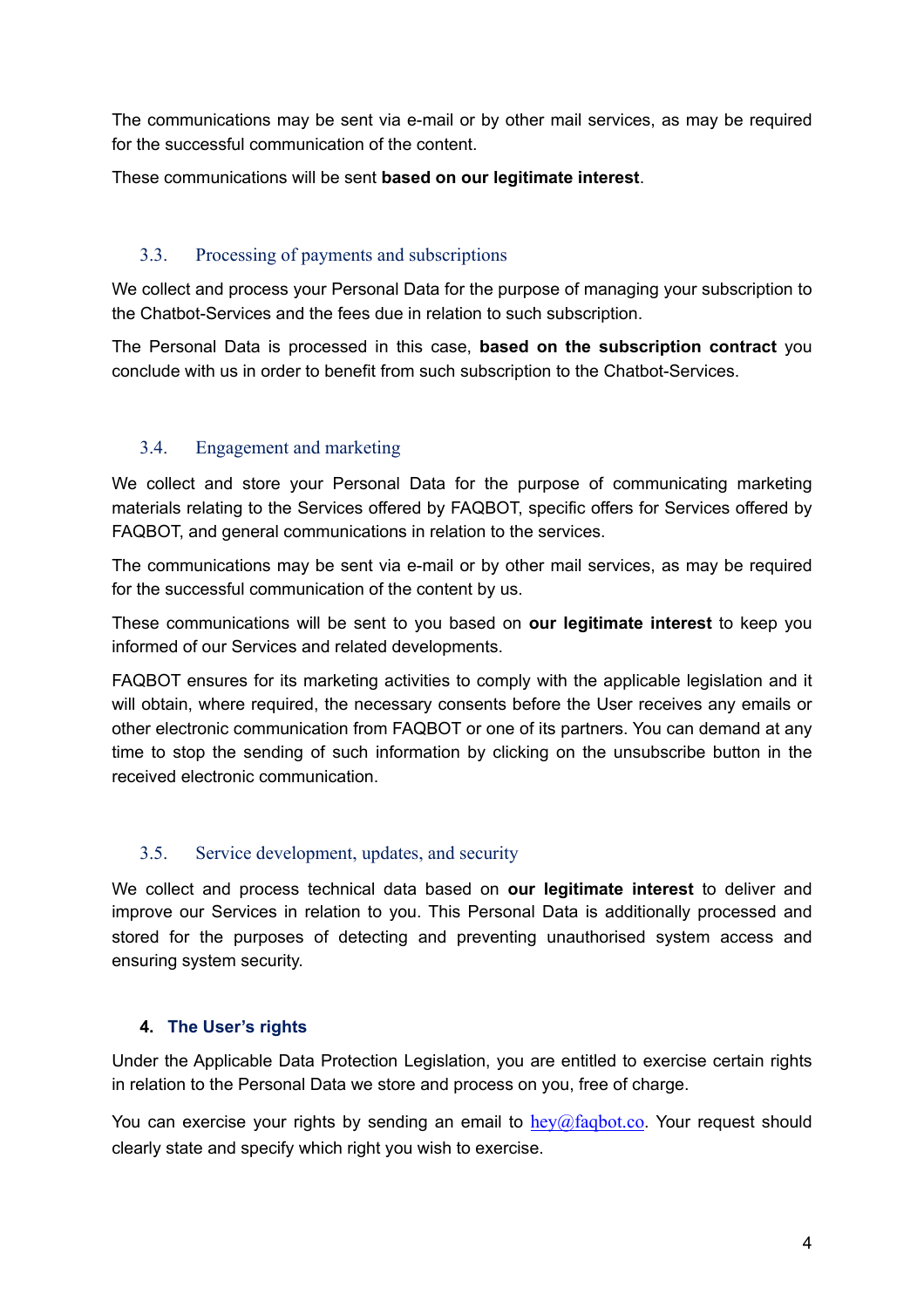The exercise of your rights is free of charge and will be executed within one (1) month of the receipt of your request to exercise your rights. This delay may be extended with an additional two (2) months for a total delay of three (3) months, should your request prove to be particularly complex. If we decide to extend the delay, for any reason, you will always be informed of this decision in due time.

## 4.1. Withdrawal of consent

You have the right to withdraw your consent at any time where you have previously given us your consent for such processing. Withdrawing your consent will not impact the validity of the lawful processing activities performed on your Personal Data before exercising your right of withdrawal.

## 4.2. Right of access

You are entitled to request a copy of the data we process and hold on you. If we process and/or hold Personal Data about you, you will receive a copy of the information in an understandable format together with an explanation of why and how we hold and use it.

Additionally, you can ask to receive information regarding the recipients or categories of recipients to whom your Personal Data has been disclosed, including any recipients from third countries, meaning countries outside the EEA. For the Personal Data sent to third countries, you will be entitled to receive information regarding the appropriate safeguards we have taken in order to ensure the secure processing of your data. For more information regarding the transfer of your Personal Data to third parties and/or third countries, we refer to the relevant sections below.

## 4.3. Right to rectification

You have the right to ask us to correct your Personal Data. This includes the right to have us correct spelling mistakes, change an address, email addresses, phone numbers, etc.

Additionally, you have the right to complete any incomplete information we process or hold on you in the Client section of the Services.

## 4.4. Right to erasure

You have the right to request the deletion of the Personal Data we process or hold on you, including your access information, necessary in order to access the User section of the Service.

We can object to the deletion if the processing of your data is on the basis of a contract or is necessary for the exercise of our freedom of expression or information, to comply with legal obligations, for reasons of public interest or for the establishment, exercise or defence of legal claims.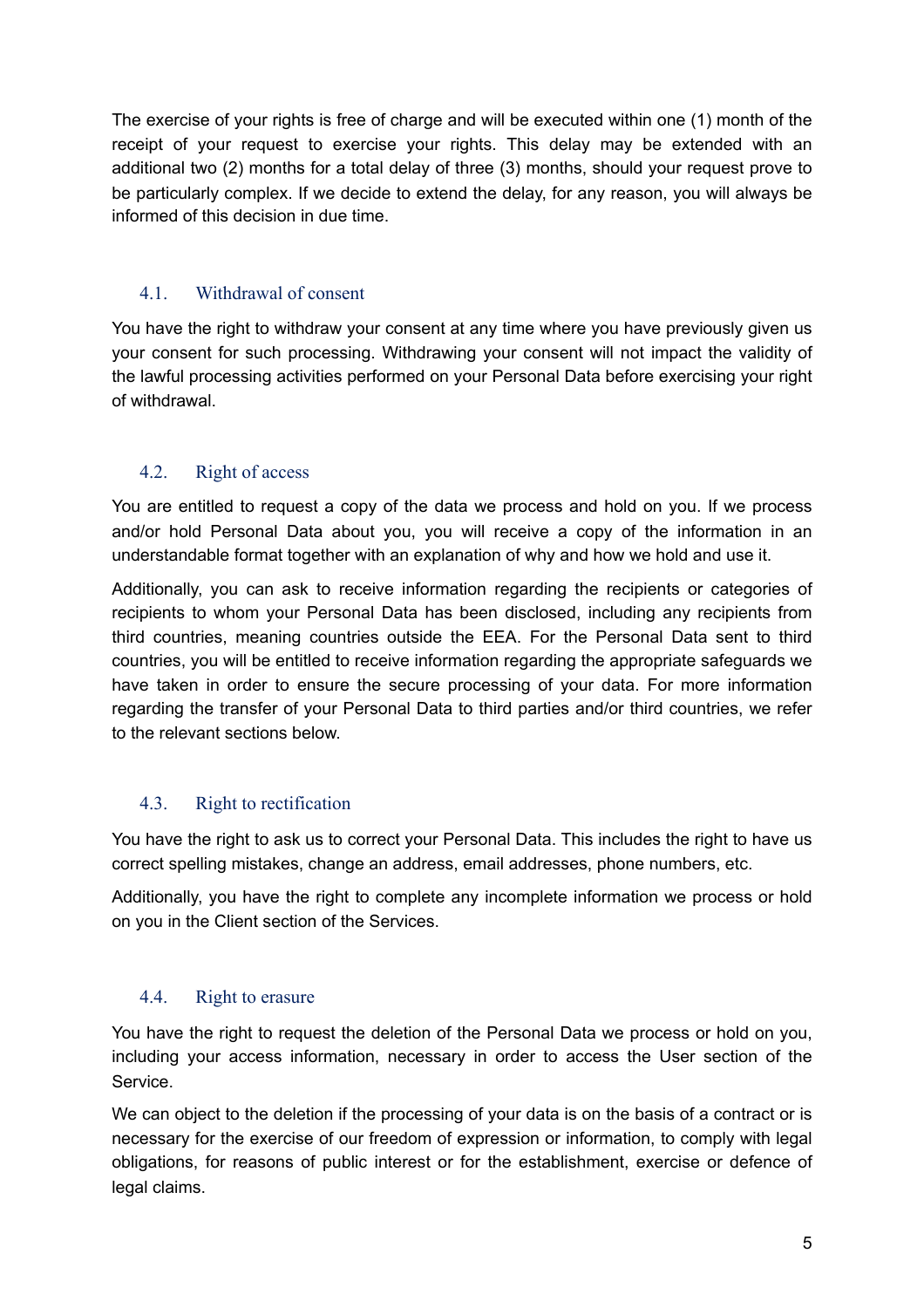### 4.5. Right to restrict the processing

You have the right to restrict our processing of your Personal Data. Please note that in exercising this right the relevant Personal Data will remain in our possession, but we will not be able to further process it.

### 4.6. Right to object to the processing

In those cases where we process and collect your Personal Data based on our legitimate interest, you have the right to object to our processing of such data. Please note that if you decide to exercise your right to object to our processing of your Personal Data, we have the right to provide you with our legitimate grounds in order to continue the processing of your data. Our decision to continue the processing of your Personal Data does not preclude you from filing a complaint with the relevant supervisory authority as set out further below.

## 4.7. Right to data portability

You are entitled to receive the Personal Data we process or hold on you in a structured, commonly used, and machine-readable format. Furthermore, you have the right to have these Personal Data transmitted to another data controller, unless we consider this action not to be technically feasible.

### 5. **Retention period**

Your Personal Data is only processed for as long as needed to achieve the purposes which are described above in section 3. In this section, we provide you with the information you need to assess how long we will keep your Personal Data identifiable.

All Personal Data we collect through our interactions with you via the Services, the User area of the Services, phone, e-mail, and other digital communication channels, we keep for as long as required to communicate with you, but also to keep a historical archive of our communications. This allows us to revert back to earlier communications if you return to us with new questions, requests, remarks, or other input.

As a general rule, we will de-identify or delete your Personal Data when they are no longer necessary for the purposes outlined above or when the retention period as explained in this section has expired. Unless explicitly named in this section 6, when determining the relevant retention periods, we will consider the following factors, including:

- (i) our contractual obligations and rights in relation to the information involved;
- (ii) legal obligations under the applicable law to retain data for a certain period of time;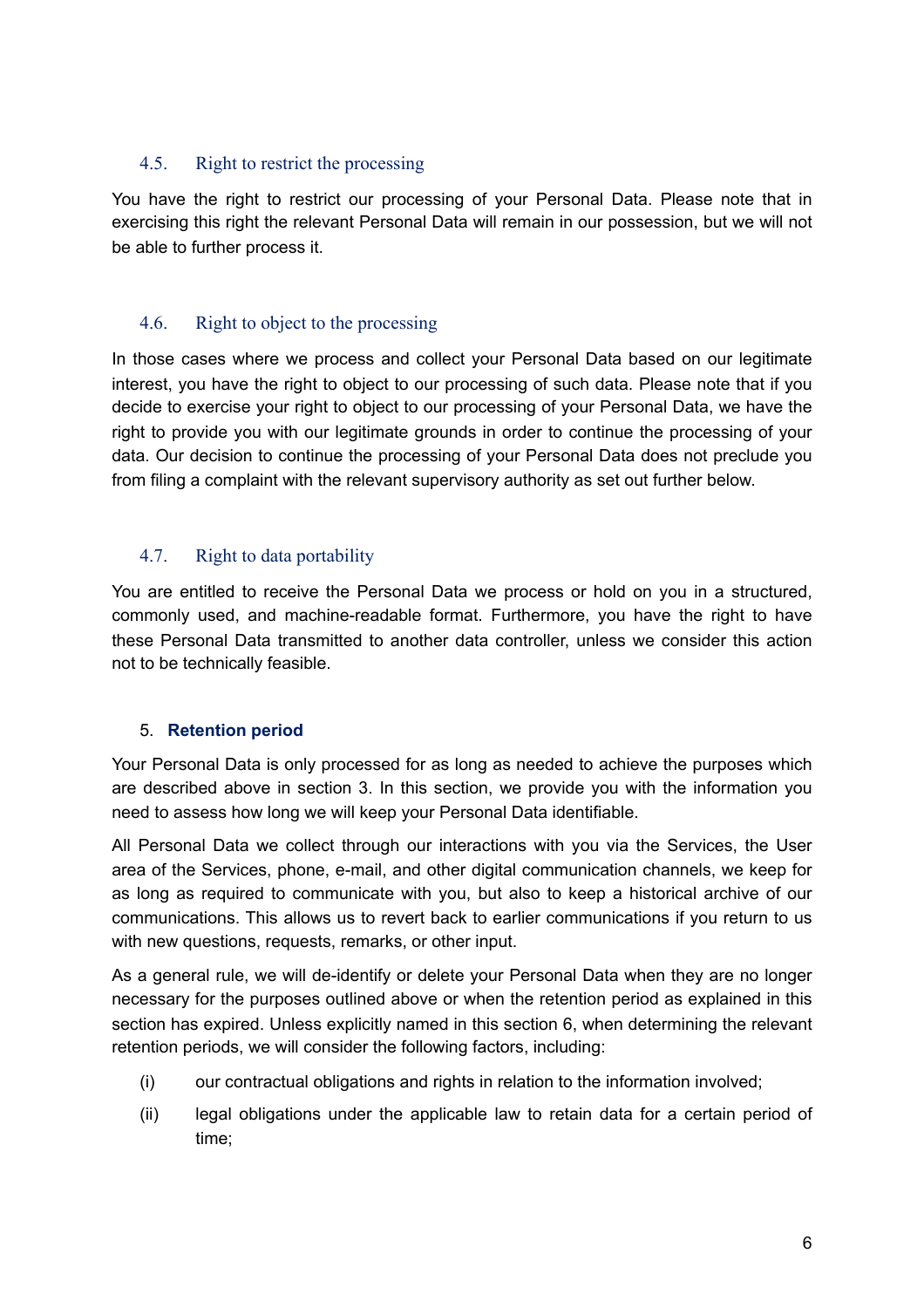- (iii) statute of limitations under applicable law(s); our legitimate interest, where we have carried out a balancing test; and
- (iv) any relevant guidelines provided by the relevant data protection authorities.

With a maximum of ten (10) years.

| <b>Processing activity</b>                                    | <b>Retention period</b>                                                                                                                                                              |
|---------------------------------------------------------------|--------------------------------------------------------------------------------------------------------------------------------------------------------------------------------------|
| Client access to the Client section of the<br><b>Services</b> | For as long as you do not delete your<br>account from our Services and maximum<br>ten (10) years after your last activity after<br>not being subscribed to the Chatbot-<br>Services. |
| Client- and lead-specific communications                      | For as long as you remain subscribed to<br>our Chatbot-Services and maximum ten<br>(10) years thereafter.                                                                            |
| Processing of payments and subscriptions                      | For as long as you remain subscribed to<br>our services and maximum seven (7) years<br>thereafter.                                                                                   |
| Engagement and marketing                                      | For as long as you do not unsubscribe from<br>our Services and maximum two (2) years<br>from your last access to our Service.                                                        |
| Service development, updates and security                     | For a duration of maximum ten (10) years.                                                                                                                                            |

### **6. Disclosure of Personal Data to third parties**

Although FAQBOT may transfer minimal, and only such Personal Data as may be necessary for the fulfilment of the specific service to service providers, acting as processors who process data in its name, FAQBOT will not sell or share data with third parties for secondary or unrelated purposes unless otherwise expressly stated when collecting the particular Personal Data.

To receive an updated list of our processors and other third parties, including the agreements we have in place with them for the safe transfer or your Personal Data, please contact us by sending us an e-mail to  $hev@fagbot.co$ .

If FAQBOT gets involved in a merger, asset sale, financing, liquidation or bankruptcy, or acquisition of all or some portion of our business to another company, we may share your information with that company before and after the transaction closes.

Where appropriate or required, FAQBOT will be entitled to transmit Personal Data to law enforcement authorities, regulatory or other government agencies, or third parties where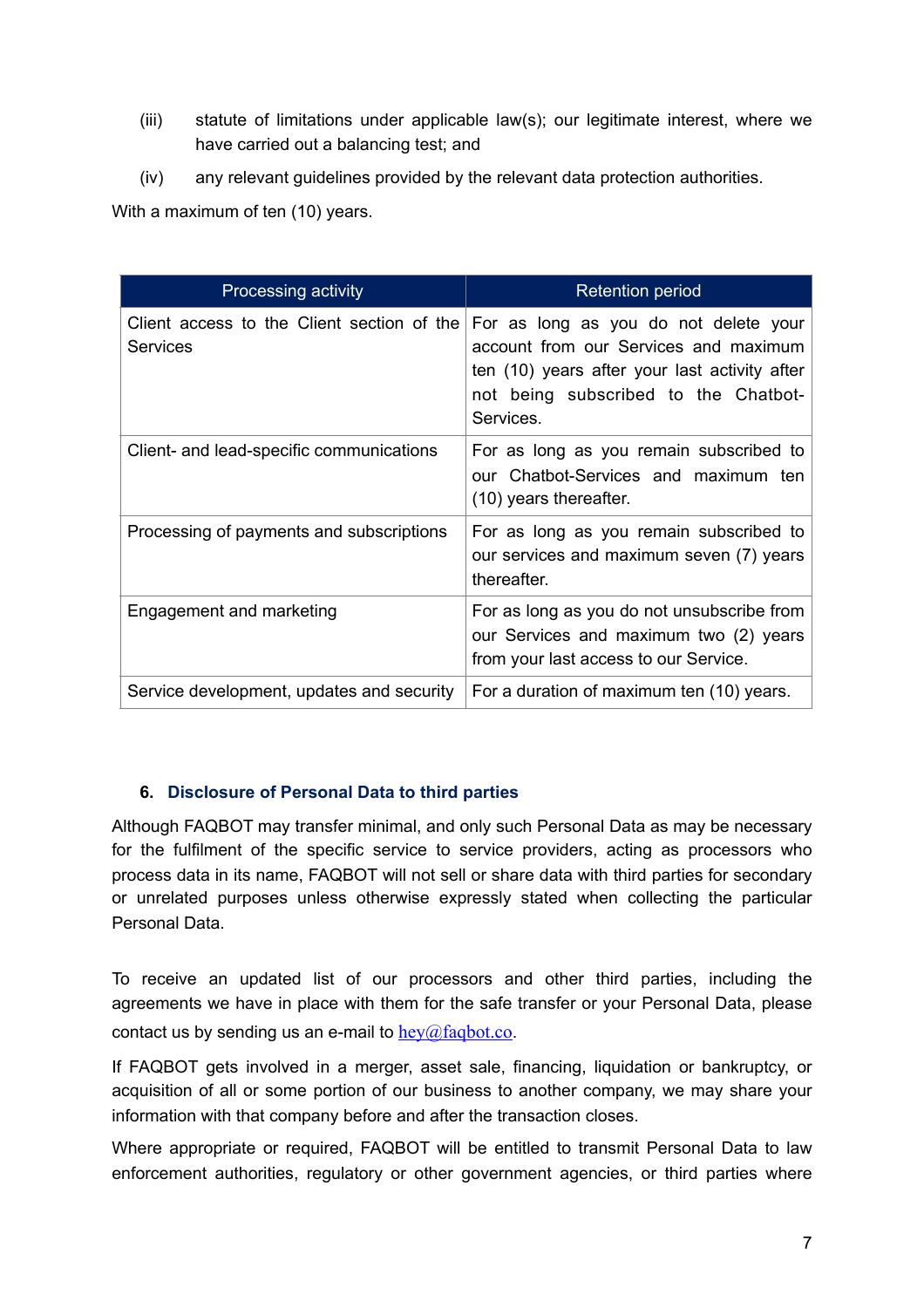necessary or desirable to comply with legal or regulatory obligations or in the context of the above-mentioned purposes.

### **7. Third-Party links and websites**

Please note that the Services may contain links to other websites digital platforms or Internet resources which may collect Personal Data voluntarily, via cookies or similar technologies. FAQBOT bears no responsibility, liability for, or control over those other websites or internet resources or their collection, use and disclosure of your Personal Data. FAQBOT recommends you review the privacy policies of those other websites and internet resources to understand how they collect and use your Personal Data.

### **8. International data transfers**

FAQBOT will not transfer any Personal Data to countries which do not have data protection laws equivalent to those in force in the European Economic Area.

For the processing of your Personal Data, FAQBOT engages the services of the Swiss based entity called [Infomaniak](https://www.infomaniak.com/en) with which the necessary agreements have been concluded in order to safeguard the secure transfer, storing and management of your Personal Data including by guaranteeing the necessary technical and organizational measures.

Infomaniak acts as the processor of the Personal Data shared to it by FAQBOT and assures the necessary compliance of its data processing in regard to the Applicable Data Protection Legislation. We furthermore wish to point out that Switzerland has been subject to an adequacy decision from the European Commission.

To receive an updated list of our processors and other third parties, including the agreements we have in place with them for the safe transfer or your Personal Data, please contact us by sending us an e-mail to  $h = \frac{\log(a) \cdot f(a)}{g}$ 

### **9. Security of data**

FAQBOT takes all reasonable and appropriate technical and organisational measures to protect the security, confidentiality and integrity of your Personal Data. In particular, FAQBOT will take appropriate measures to prevent any accidental or unlawful destruction, loss, alteration, unauthorised disclosure of, or access to Personal Data.

These measures are under constant revision and will be updated regularly in order to provide the necessary guarantees.

#### **10. Complaints**

The Applicable Data Protection Legislation allows you to file a complaint with your local supervisory authority (depending on your place of residence, your place of employment or